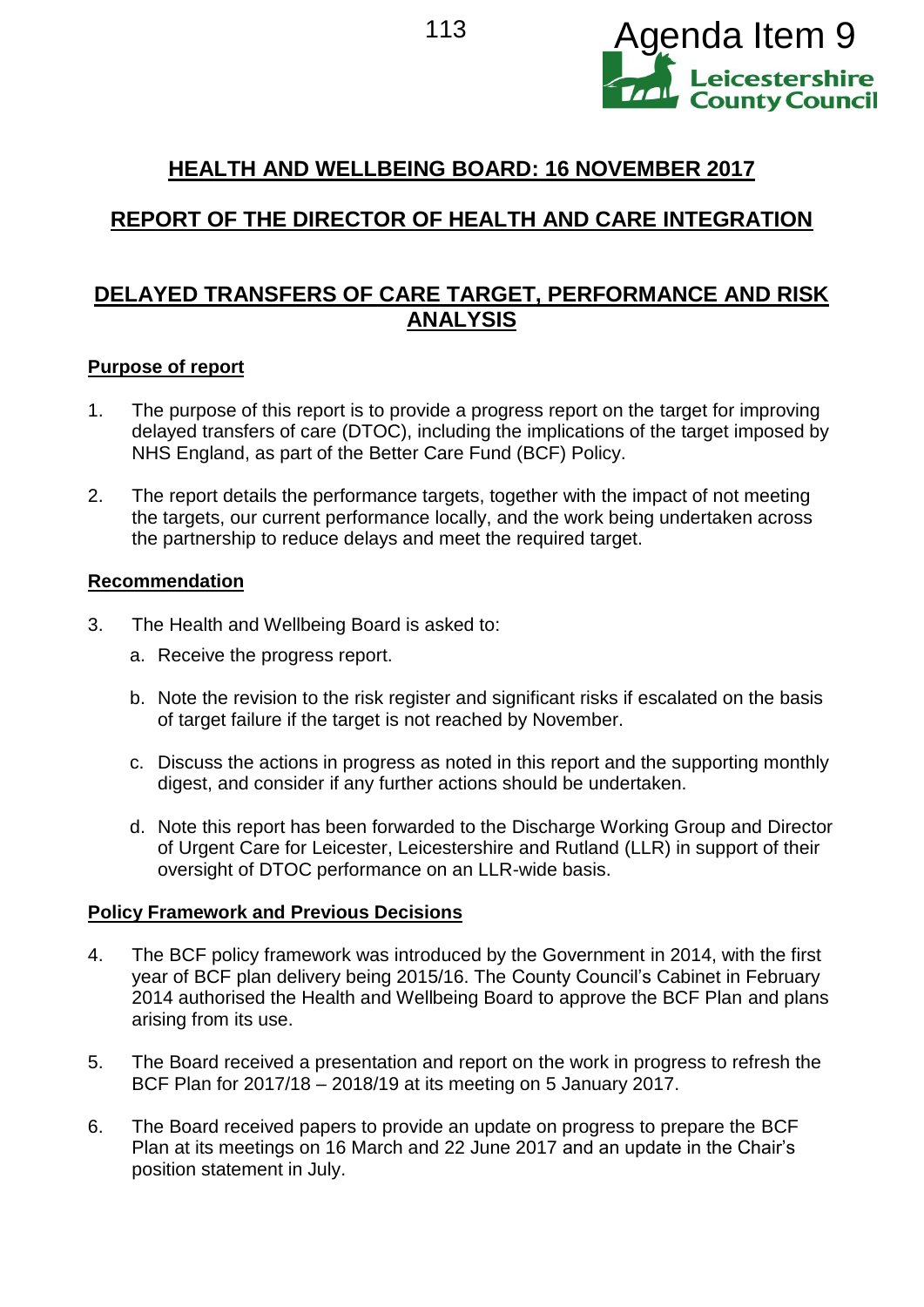## **Background**

- 7. The requirement to deliver improvements in managing transfers of care is one of the national conditions and national metrics for the BCF, as set out in the *Integration and Better Care Fund Policy Framework 2017/18 – 2018/19,* which applies to BCF Plans with effect from April 2017 [http://ow.ly/tnEI30g7jAu.](http://ow.ly/tnEI30g7jAu)
- 8. As part of achieving improvement, each local BCF Plan must demonstrate how the Department of Health's *high impact changes framework for improving hospital discharge* <http://ow.ly/IYhT30g7jIK> is being implemented locally. The framework provides a basis for each health and care system to assess their position, and identify any gaps, to ensure all the recommended interventions are in place locally.
- 9. There is also a requirement that a proportion of the new adult social care allocation (the IBCF fund announced in the March 2017 budget) will be spent on reducing DTOC.
- 10. In Leicestershire, the total amount of funding being spent on managing transfers of care and improving delayed hospital discharges is £16.4million. This includes £5million of the new adult social care allocation and over £11million from the core BCF pooled budget.
- 11. The impact of these investments is measured through the monitoring of LLR's performance on DTOC, including the individual performance in each of the three Health and Wellbeing Board footprints within LLR.

#### **BCF Plan Assurance and the DTOC Target**

- 12. BCF Plans are assured annually by regional and national panels, which include representation from NHS England and local government, with results subject to ultimate approval by NHS England.
- 13. The assurance criteria cover compliance with four key national conditions and four national metrics, as well as assessing how the financial contributions within the BCF pooled budget are prioritised according to the national policy requirements and local needs.
- 14. The regional panel for the East Midlands assessed the Leicestershire BCF Plan in September 2017 and categorised it as "approved with conditions".
- 15. This rating was applied in recognition of the fact that the Plan met all national requirements except that the delayed transfers of care improvement trajectory was not compliant with the NHS England requirement to make a specific level of improvement by November 2017. Instead the BCF plan submission profiled this improvement to March 2018, which partners agreed was the realistic improvement trajectory based on the LLR DTOC action plan, as agreed with the LLR A&E Delivery Board.
- 16. On 20<sup>th</sup> September, NHS England asked that the submitted DTOC trajectory be reconsidered (letter attached as Appendix A). That request was challenged.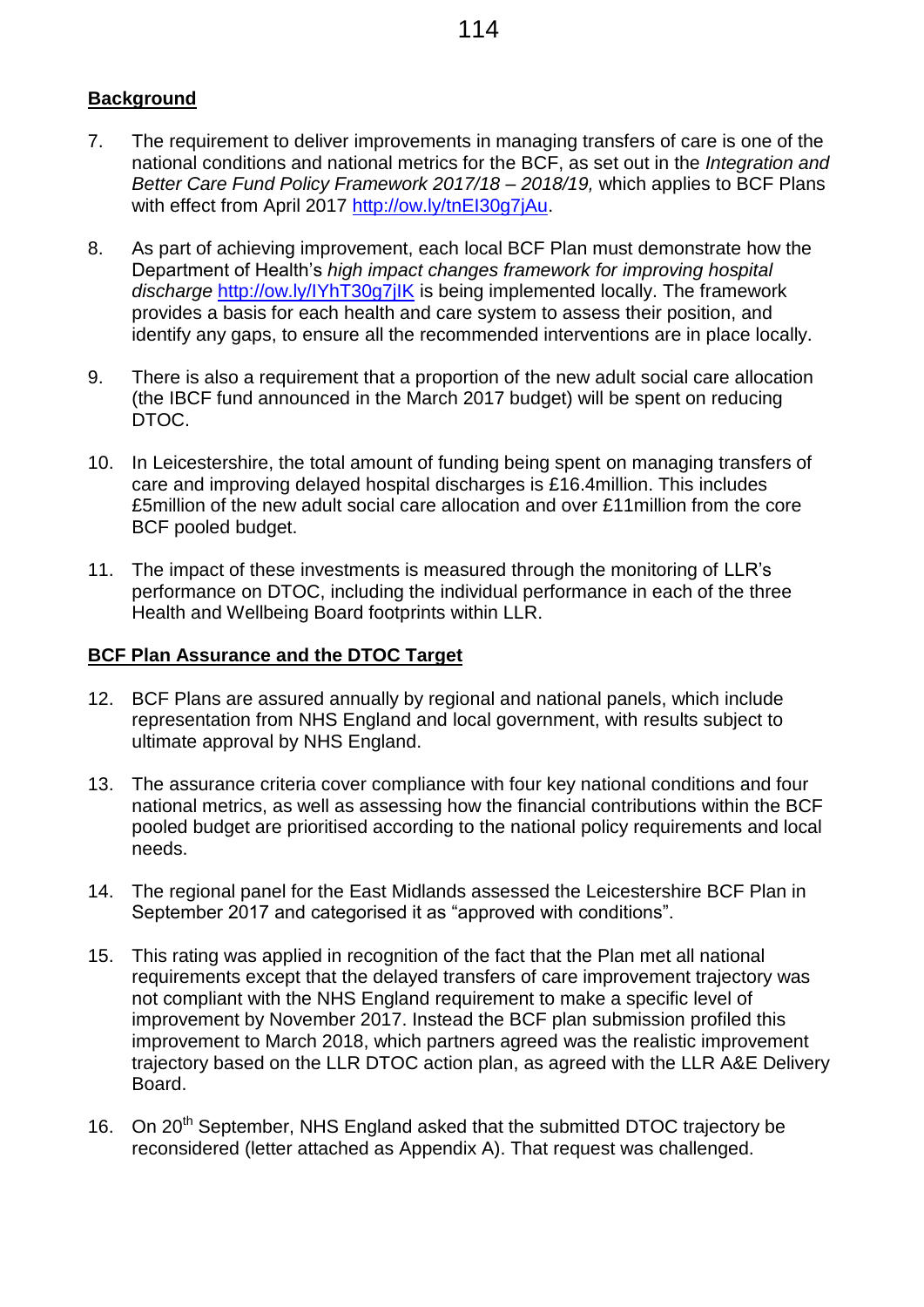- 17. On the 4<sup>th</sup> October it was communicated to County Council officers by the Local Government Association that the BCF national assurance panel, led by NHS England, would automatically rate any BCF Plan that did not comply with the NHS DTOC target as "not approved" and all areas affected by this rating will be placed in escalation.
- 18. During the first two weeks of October, messages from the Local NHS England team for LLR reinforced that, it was expected that Leicestershire would have to adjust the target to be compliant.
- 19. Each Local Authority received a letter from the Secretary of State for Health and the Secretary of State for Communities and Local Government dated 10<sup>th</sup> October, with content tailored depending on the current level of performance in their respective Health and Wellbeing Board area. A copy of the letter received by Leicestershire County Council is attached as Appendix B.
- 20. On the 10<sup>th</sup> October 2017, via a report to Leicestershire County Council's Cabinet and by agreement across the partnership, the Council reluctantly accepted the target imposed by NHS England, due to the significant financial risk to the Council should the target not be accepted, together with the ongoing significant financial risk should the target not be met by November 2017. <http://politics.leics.gov.uk/ieListDocuments.aspx?MId=4864> (item 46)
- 21. The revised DTOC target was submitted on  $12<sup>th</sup>$  October 2017 to NHS England. It has been confirmed by NHS England that due to this, the Leicestershire BCF Plan has now been approved, but at the time of writing this report formal confirmation has not yet been received.

#### **Implications of not achieving the DTOC Target**

- 22. Irrespective of the above position, it remains statistically unlikely that this revised target will be achieved. At this stage the exact arrangements in relation to financial penalties have not been confirmed, but it has been made clear by NHS England that council areas who do not meet the target by November 2017 will face escalation and could have funds withheld from their BCF pooled budgets in 2018/19.
- 23. This could affect either the new IBCF grant that councils received 2017/18 (£9million), or a larger sum from the core BCF poled budget (up to £22million), the element of the fund that CCGs contribute in support of adult social care services.
- 24. The BCF programme and corporate level risk registers have been updated accordingly with a red rated risk (available in Appendix C).
- 25. If placed in escalation this will involve:
	- a. Escalation meetings for key officers from health and care with NHS England, which could also involve the Chairman of the Health and Wellbeing Board.
	- b. The withholding of funds from councils, and/or further conditions being placed on how funds should be prioritised via the BCF plan and pooled budget.
	- c. A Care Quality Commission (CQC) system area review being imposed on the local authority.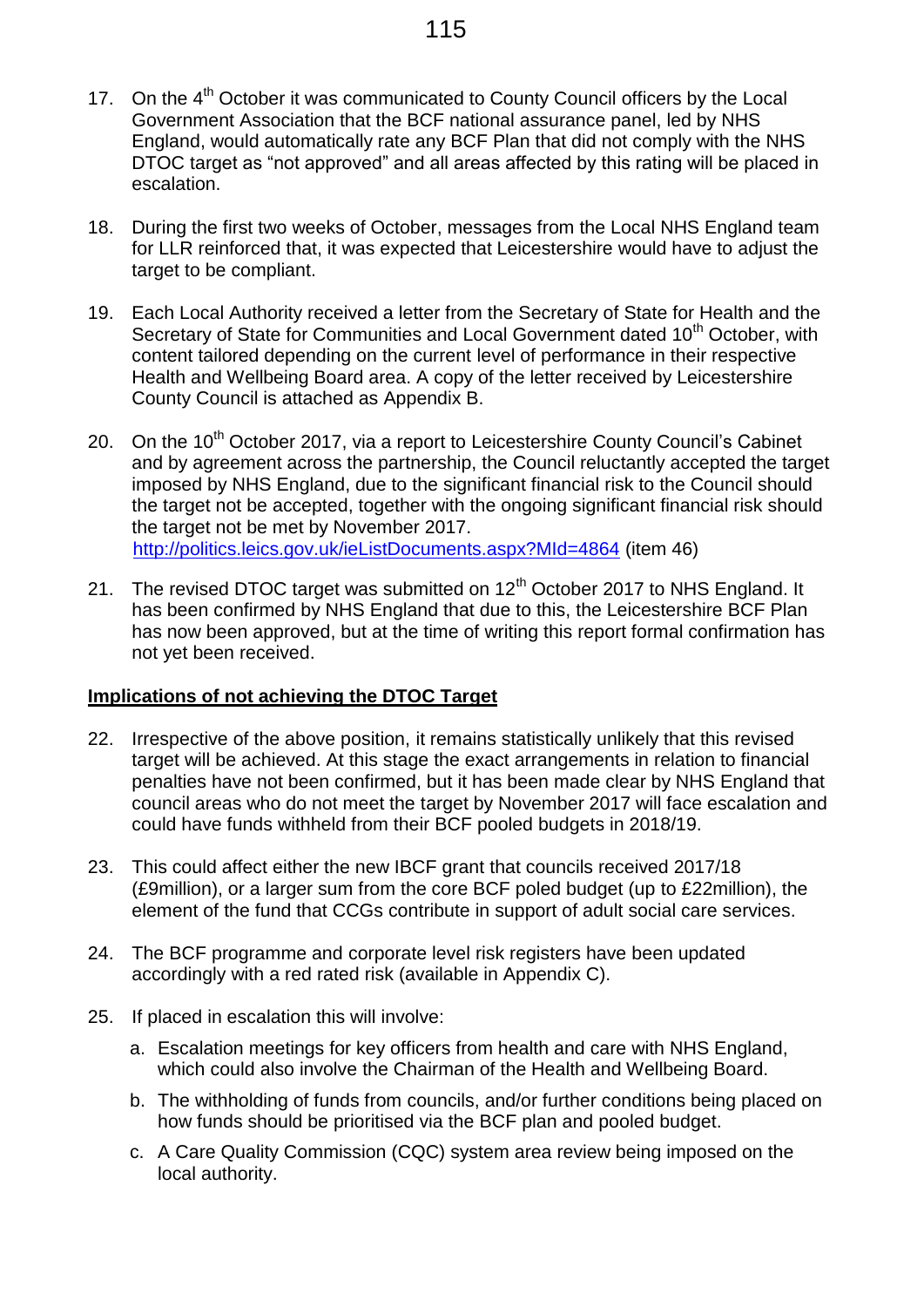- 26. A small number of councils have refused to accept the imposition of the target. Their BCF Plans have been deemed to be non-compliant at the time of submitting the plans in September 2017 and they have already been escalated via NHS England.
- 27. There are also 12 local areas (previously selected) for the first wave of CQC system reviews. The next group of areas who will form phase two of these reviews will be selected in late January/early February, when the November DTOC data has been analysed nationally.

#### **Definition of Delayed Discharges and How the National and Local Target have been calculated**

- 28. A patient is defined as ready for transfer when:
	- *i.* A clinical decision has been made that patient is ready to transfer;
	- *ii.* A multi-disciplinary team (MDT) decision has been made that patient is ready for transfer;
	- *iii.* The patient is safe to discharge/transfer.
- 29. DTOC data is recorded monthly and submitted by NHS Trusts, with information captured across all inpatient settings of care (whether acute hospital, community hospitals, mental health or learning disabilities sites).
- 30. DTOC data is captured in three categories:
	- *i.* Patients who are delayed due to NHS reasons;
	- *ii.* Patients who are delayed due to Local Authority reasons;
	- *iii.* Patients who delay is jointly attributable.
- 31. Delayed days from all inpatient settings of care and against all three categories are brought together to measure overall performance for each local area. Any Leicestershire residents delayed in out of area hospitals also count towards Leicestershire's overall performance.
- 32. Data is uploaded by each NHS hospital each month, with nationally validated data produced six weeks after the end of each month. For example DTOC data for November 2017 would be usually available by the second week in January.
- 33. The national target set by NHS England is that no more than 3.5% of occupied bed days should be coded as delayed nationally, by November 2017.
- 34. The national target has been apportioned across each Health and Wellbeing Board area and translated into a rate per 100,000 population for each local area. **In order to make its contribution to the national percentage, Leicestershire is required to achieve a rate of no more than 6.84 beds delayed per 100,000 population, by November 2017.**

#### **DTOC Target and Current Performance and Actions**

35. In August there were 1,611 days delayed a rate of 294.95 per 100,000 population against a target of 278.57. This is 9.51 average days delayed per day per 100,000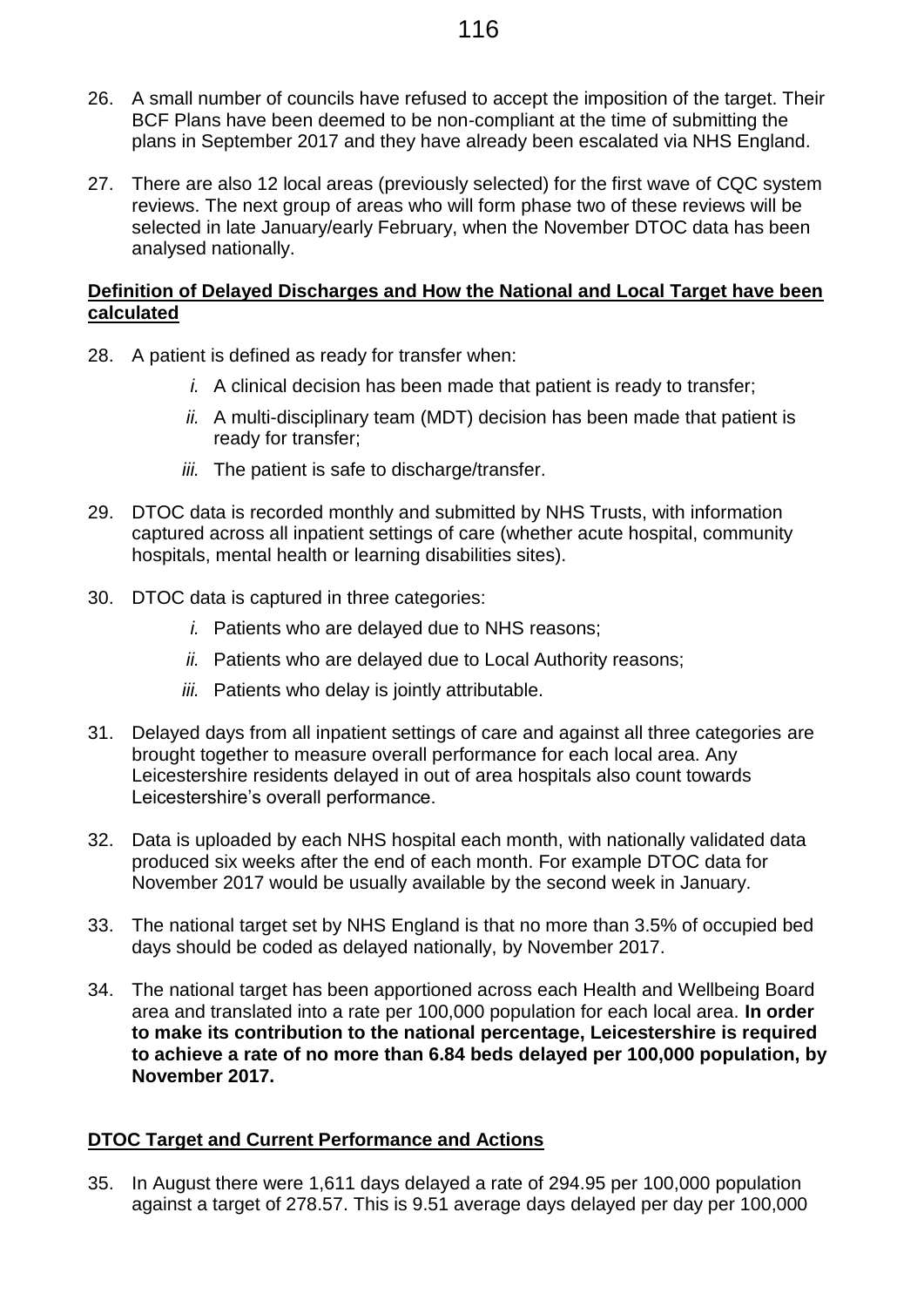population, against a revised target of 8.99 for August 2017, which drops to 6.84 by November 2017. The table below shows the Leicestershire 6.84 target broken down into the three categories, along with our current performance (latest available data is for August 2017).

|                                      | <b>NHS Delays</b> | <b>LA Delays</b> | <b>Joint</b> | <b>Total</b> |
|--------------------------------------|-------------------|------------------|--------------|--------------|
| <b>Performance at</b><br>August 2017 | 6.76              | 1.26             | 1.49         | 9.51         |
| Target for<br>November 2017          | 3.78              | 1.33             | 1.73         | 6.84         |

36. Below is graphical representation of performance, mapped against Leicestershire's original trajectory (shown in red) and the NHS England imposed trajectory (shown in green).



- 37. The LLR wide DTOC action plan is being enacted by all partners and this continues to be a top priority for all partners, including Leicestershire's adult social care team. There is a good joint understanding of the position across the partnership. For the last two years the A&E Delivery Board has strategically prioritised DTOC improvements aimed at supporting a reduction in acute delays in University Hospitals of Leicester (UHL); as a consequence the impact of delayed bed days is now primarily on non-acute sites and out of county acute sites.
- 38. The LLR Discharge Working Group has been reconvened, with a refreshed purpose and senior level direction in order to oversee delivery and ensure one set of LLR data available and analysed, giving a consistent view of system wide performance weekly and monthly.
- 39. All existing actions remain in place to support UHL discharges. A positive position is being maintained at the acute site where adult social care coded delays for Leicestershire remain very low.
- 40. Further details of current performance and analysis based on local weekly data can be found in the latest DTOC digest report, available in Appendix D.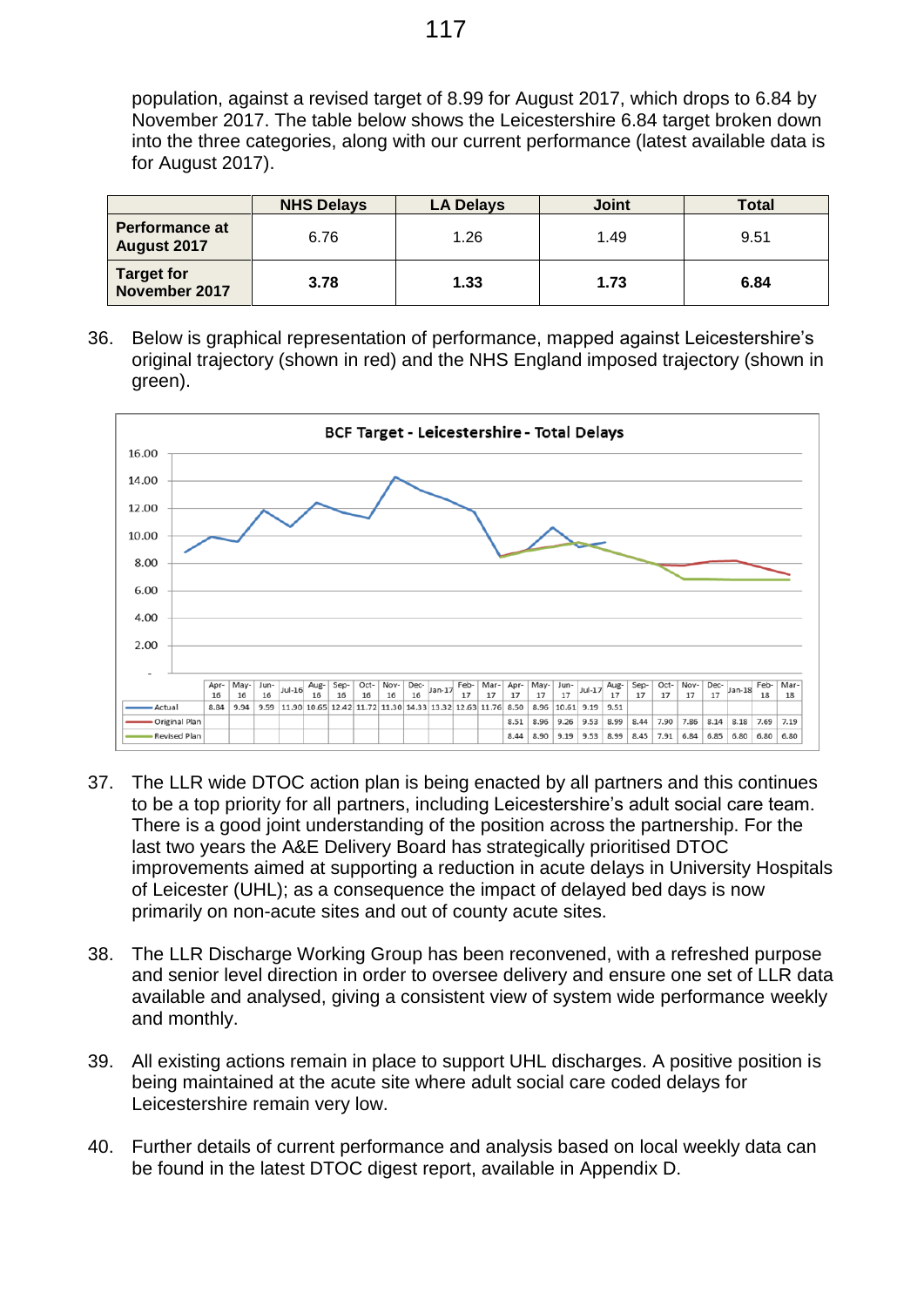41. At the time of writing this report, it remains unlikely the revised target will be reached by November for Leicestershire even though recent improvements on non-acute delays are having an impact. The following section summarises the specific actions in progress across Leicestershire Partnership Trust (LPT) as this is the area where partners need to achieve the post progress in order to meet the target as quickly as possible.

#### **Summary of Actions in progress across LPT**

- 42. A detailed joint action plan is in progress at LPT where a site by site review is being undertaken to ensure each delayed patient in mental health, learning disabilities or community hospitals have a clear plan, with a particular focus on Mental Health Services for Older People (MHSOP) cases during October.
- 43. A well established and effective mental health and learning disabilities DTOC and Flow Group is in place, chaired by the LPT medical director, as a result of which a number of long standing DTOCs have already been resolved.

#### Learning Disability

44. A number of long standing delays have already been resolved between August and October. Further work is in train to establish reasons for admission to the specialist learning disability unit (Agnes Unit) at LPT. This will include detailed patient journey and case analysis, to ascertain how a patient has been admitted, supported, and discharged into the community. Lessons as to how partners might do things differently will be collected and shared.

#### Mental Health

45. An 18 month pilot commenced on the 6<sup>th</sup> November 2017 focusing on the 'move on accommodation'. This five bedded unit will provide temporary housing for patients from LPT's Bradgate Unit who are fit for discharge, but awaiting permanent housing.

#### Community Services

- 46. A series of Community Hospital Integrated Services Workshops have been planned with the first of these scheduled on the  $16<sup>th</sup>$  November 2017. These will look at how community hospital link workers and community hospital discharge ward manager/ discharge nurses and working together, and plan improvements to ensure *'one team approach to dealing with discharges within the community hospital setting'.*
- 47. LLR health and social care partner agencies have implemented a twice weekly senior escalation teleconference to discuss rapid resolution of common themes, individual cases with a significant delay and system issues for patients delayed within LPT's community services. The initial focus will be on community hospitals and mental health older people.

#### Research and Evaluation

48. It is important that we use an evidence base for any innovation and change to service delivery. In early October 2017, the Adults and Communities Department agreed to work with the National Institute for Health Research and Kent University on a two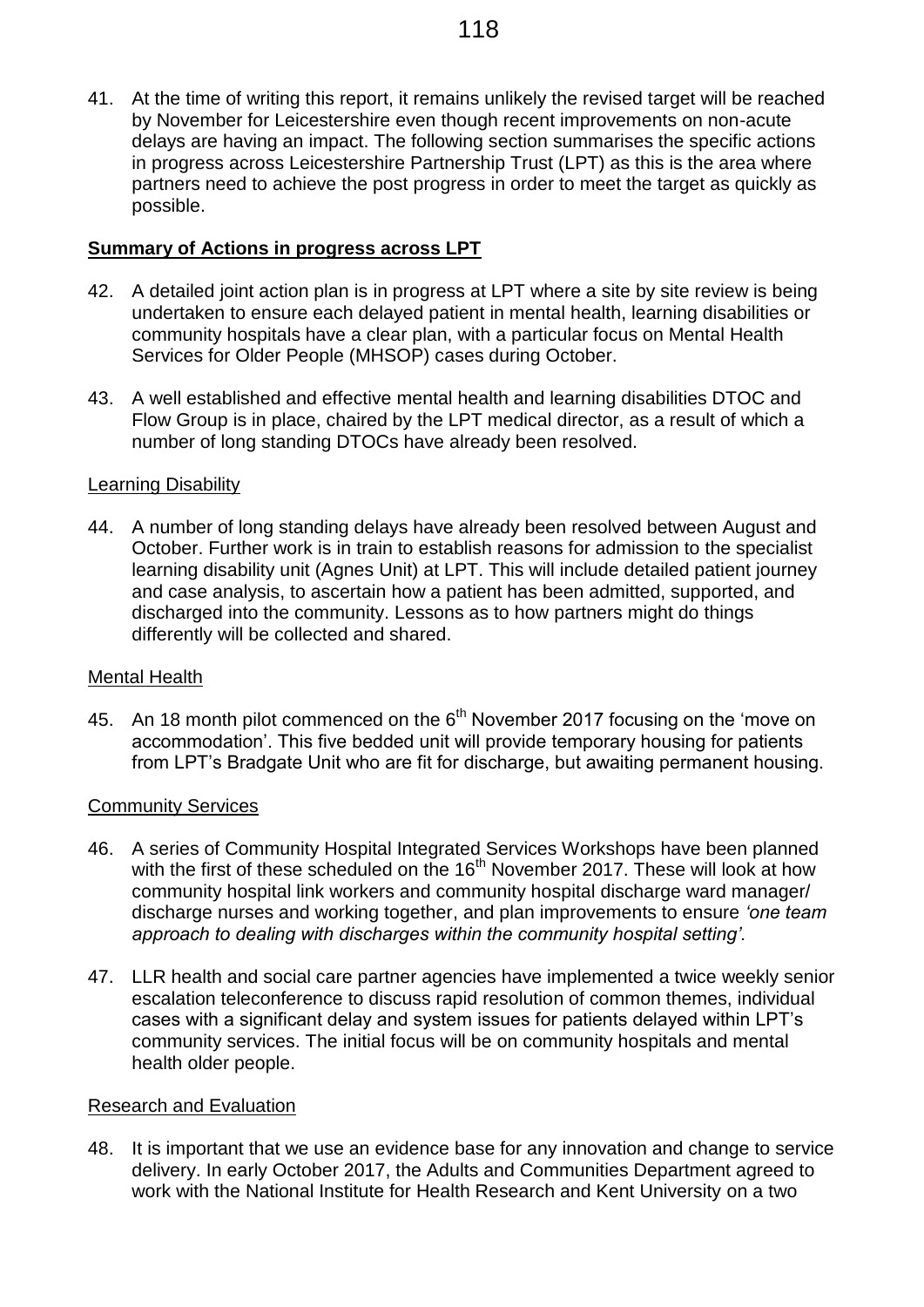year project that looks at the influence of social care on DTOCs among older people. This project will consider:

- *i.* DTOC rates and relationships to local process;
- *ii.* Demand characteristics of local economy and local discharge arrangements;
- *iii.* Looking at DTOC rates and home care take up and expenditure.

#### **Conclusion**

- 49. The Council and NHS Partners have had to accept the imposed target due to the significant financial risks which are being threatened to councils (irrespective of the performance of local social care services) if the system level target is not achieved. Adult Social Care is working intensively to support the system action plan. Leicestershire County Council's Cabinet has been fully briefed on the issue and the corporate risk register has been upgraded to a red risk level on the achievement of this target and financial risks this may entail.
- 50. It is highly unlikely that the target will be achieved by November. Although it is yet possible to accurately forecast when this might be reached, the analysis undertaken of LPT patients delayed 30 days or more during October showed that resolving the DTOC position of 16 cases would have a major impact on performance totals and partners are engaged in the operational detail, key barriers and proposed resolutions for these at the time of writing this report.

#### **Background papers**

High Impact Change Model – Managing Transfer of Care<http://ow.ly/IYhT30g7jIK>

Report to Cabinet: 15 September 2017 – Delayed Transfers of Care <http://politics.leics.gov.uk/ieListDocuments.aspx?MId=4863>

House of Commons Briefing paper Delayed Transfers of Care in the NHS June 2017 <http://researchbriefings.files.parliament.uk/documents/CBP-7415/CBP-7415.pdf>

#### **Circulation under the Local Issues Alert Procedure**

None.

### **Officer to Contact**

Cheryl Davenport Director of Health and Care Integration Telephone: 0116 3054212 Email: [Cheryl.Davenport@leics.gov.uk](mailto:Cheryl.Davenport@leics.gov.uk)

### **List of Appendices**

- Appendix  $A BCF$  Assurance 2017-19 Letter (dated  $20<sup>th</sup>$  September 2017)
- Appendix  $B DCLG$  and DH DTOC Letter (dated 10<sup>th</sup> October 2017)
- Appendix C BCF Corporate Risk